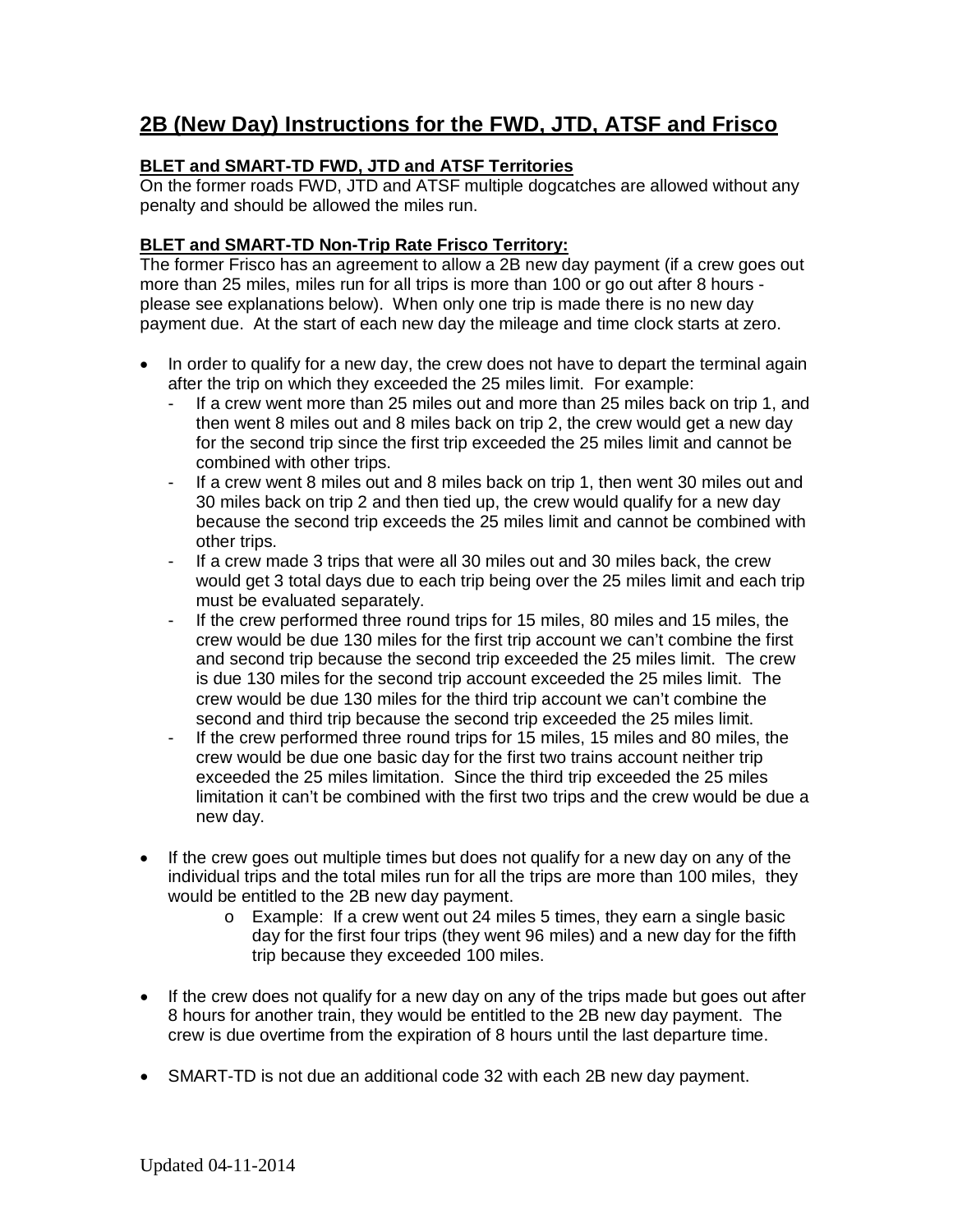• BLET is automatically due an additional code PD with each 2B new day payment.

### **BLET and SMART-TD Trip Rate Frisco Territory:**

- Code 2B payment, new day, would not be due while working in trip rate territory for both engineers and train crews. These miles are already rolled into the trip rate figures.
- BLET and SMART-TD on the former Frisco working trip rate territory and performing this kind of service will be allowed overtime after 8 hours plus the overtime extender.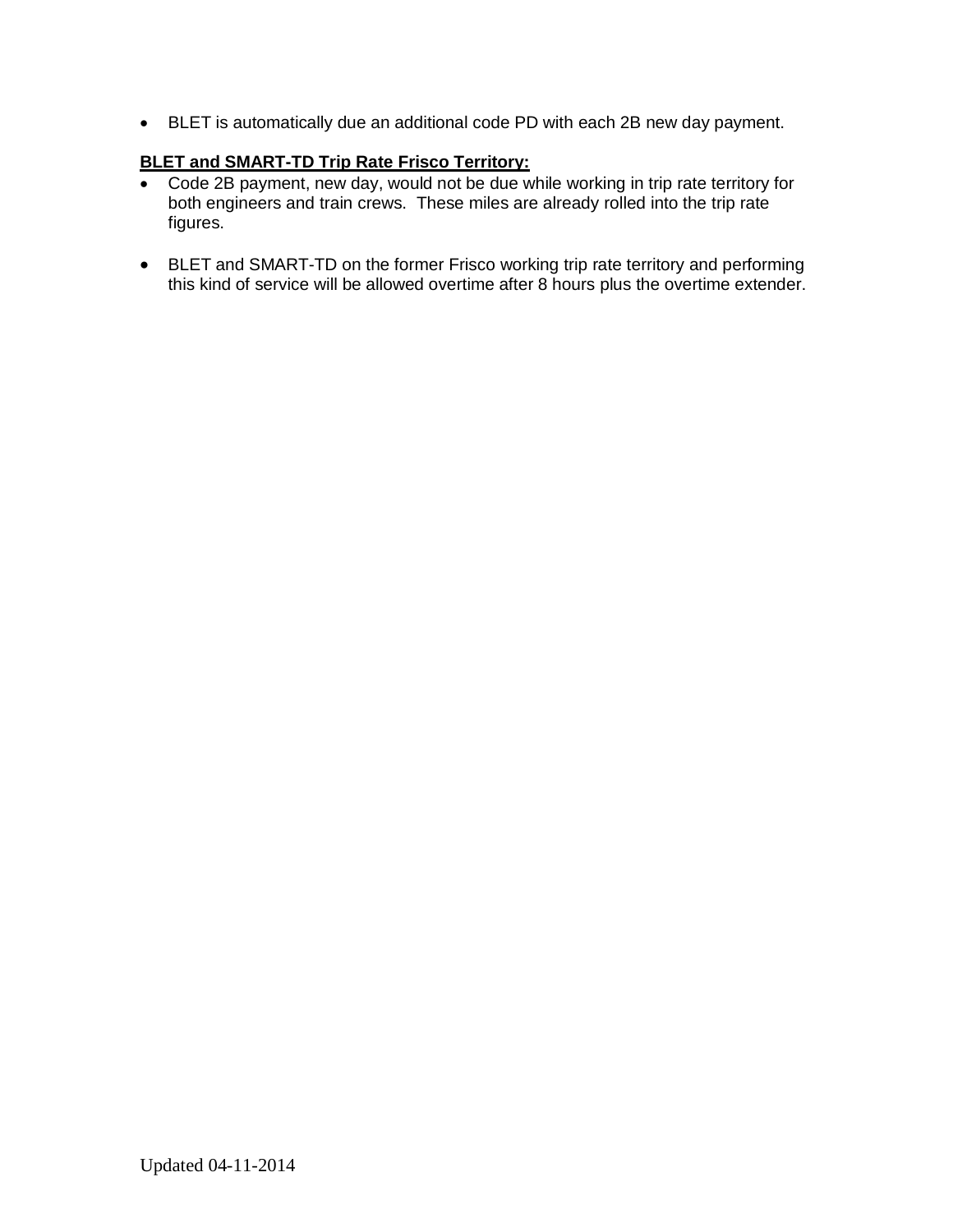## **2B (New Day) Instructions for the CB&Q, GN, NP, SP&S and C&S**

## **BLET Non-Trip Rate CB&Q, GN, NP, SP&S and C&S Territories:**

The BLET on the former CB&Q, GN, NP, SP&S and C&S have agreements to allow a 2B new day payment (if a crew goes out more than 25 miles, miles run for all trips is more than 100 or go out after 8 hours - please see explanations below). When only one trip is made there is no new day payment due. At the start of each new day the mileage and time clock starts at zero.

- In order to qualify for a new day, the engineer does not have to depart the terminal again after the trip on which they exceeded the 25 miles limit. For example:
	- If an engineer went more than 25 **rail** miles out and more than 25 miles back on trip 1, and then went 8 miles out and 8 miles back on trip 2, the engineer would get a new day for the second trip since the first trip exceeded the 25 miles limit and cannot be combined with other trips.
	- If an engineer went 8 miles out and 8 miles back on trip 1, then went 30 miles out and 30 miles back on trip 2 and then tied up, the engineer would qualify for a new day because the second trip exceeds the 25 miles limit and cannot be combined with other trips.
	- If an engineer made 3 trips that were all 30 miles out and 30 miles back, the engineer would get 3 total days due to each trip being over the 25 miles limit and each trip must be evaluated separately.
	- If the engineer performed three round trips for 15 miles, 80 miles and 15 miles, the engineer would be due 130 miles for the first trip account we can't combine the first and second trip because the second trip exceeded the 25 miles limit. The engineer is due 130 miles for the second trip account exceeded the 25 miles limit. The engineer would be due 130 miles for the third trip account we can't combine the second and third trip because the second trip exceeded the 25 miles limit.
	- If the engineer performed three round trips for 15 miles, 15 miles and 80 miles, the engineer would be due one basic day for the first two trains account neither trip exceeded the 25 miles limitation. Since the third trip exceeded the 25 miles limitation it can't be combined with the first two trips and the engineer would be due a new day.
- If the engineer goes out multiple times but does not qualify for a new day on any of the individual trips and the total miles run for all the trips are more than 100 miles, the engineer would be entitled to the 2B new day payment.
	- o Example: If an engineer went out 24 miles 5 times, they earn a single basic day for the first four trips (they went 96 miles) and a new day for the fifth trip because they exceeded 100 miles.
- If the engineer does not qualify for a new day on any of the trips made but goes out after 8 hours for another train, they would be entitled to the 2B new day payment. The engineer is due overtime from the expiration of 8 hours until the last departure time.
- BLET is automatically due an additional code PD with each 2B new day payment.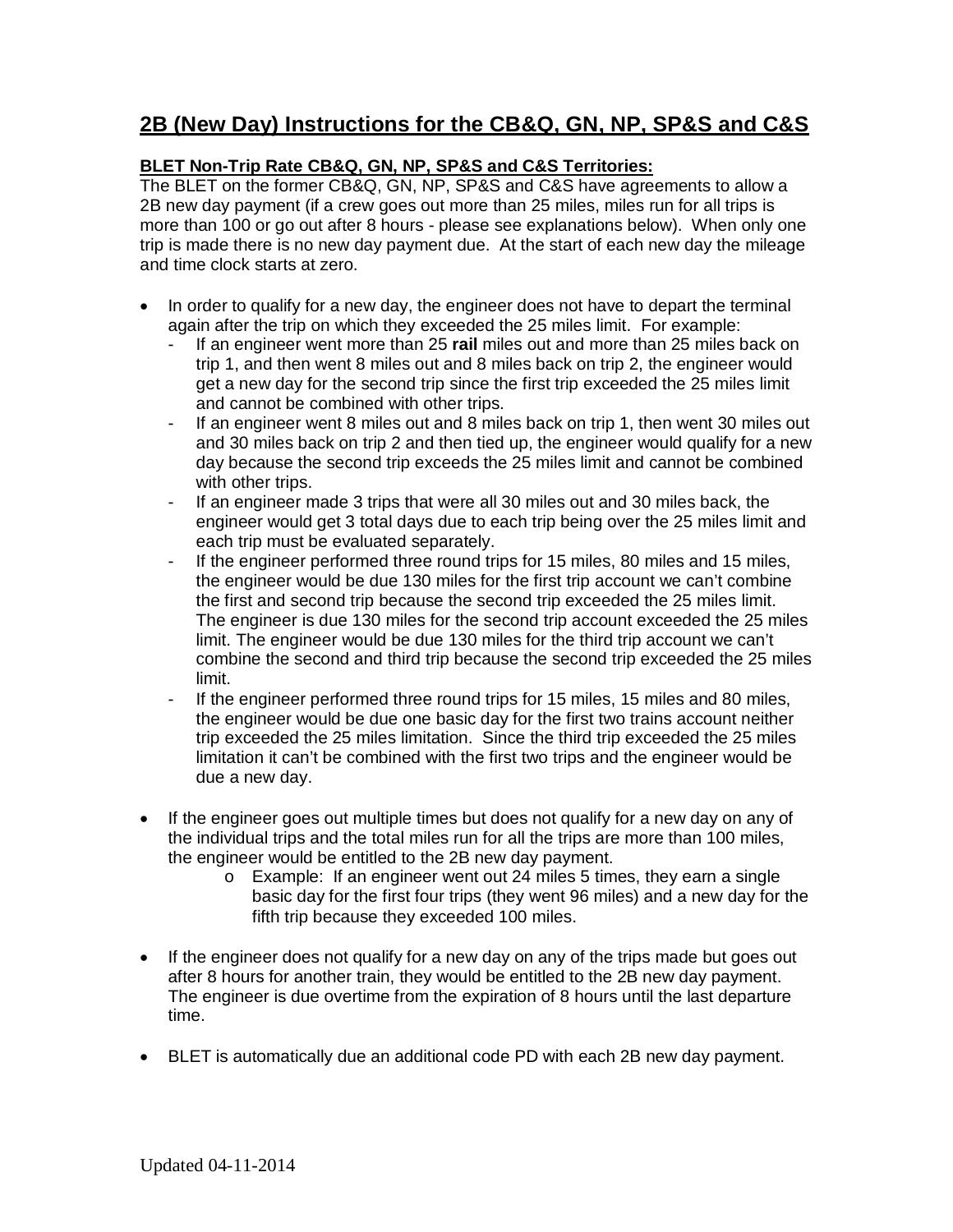### **SMART-TD Non-Trip Rate CB&Q, GN, NP, SP&S and C&S Territories:**

The SMART-TD on the former CB&Q, GN, NP, SP&S and C&S have agreements to allow a 2B payment. They do not have the 25 miles limitation in their agreement. A train must be handled to qualify as a trip. Being sent to retrieve a train via van/taxi and the call being cancelled does not qualify as a trip. At the start of each new day the mileage and time clock starts at zero.

- In order to qualify for a new day payment under the more than 8 hours on duty provision, the train crew must depart the terminal again after being on duty 8 hours. It must be noted that the miles and time for determining a new day under 2B starts over with each 2B new day payment. When due a new day for departing after 8 hours, can claim overtime from 8 hours until the time the new day starts/time of departure. For example:
	- If the train crew was on duty at 1000 hours and performed 4 turn around trips that total less than 100 miles and the last departure was after 1800 hours, the train crew would qualify for a new day payment. The train crew would be due overtime from the expiration of 8 hours until the last departure time.
	- If the train crew exceeded 100 miles with the first, second and third trip (20, 20 and 60 one way miles respectively), the train crew would be due a 2B new day payment for the third trip and the 8 hours on duty must be measured from the departure of the third trip rather than the original on duty time.
- In order to qualify for a new day payment when a train crew operates in excess of 100 miles, the train crew must make multiple trips and the total miles of those trips must exceed 100 miles. It must be noted that the miles and time for determining a new day under 2B starts over with each 2B new day payment. For example:
	- If a train crew makes multiple trips and the total miles operated exceed 100 miles, the train crew qualifies for a 2B payment for the last trip or trips.
	- If the train crew operates more than 100 miles on multiple trips, the new day starts at the beginning of the 2B qualifying trip. Example: Total miles for trip 1 & 2 exceed 100 miles. New day starts at the beginning of the 2B qualifying trip trip 2. If the train crew departs again and total miles of trip 2 & 3 exceed 100 miles, they would be due an additional 2b new day payment.
	- If a train crew makes a single trip and the total miles operated exceed 100 miles, the train crew is due actual miles operated with a minimum of a basic day but they do not qualify for the 2B new day payment.
- SMART-TD is not due an additional code 32 with each 2B new day payment.

#### **BLET and SMART-TD Trip Rate CB&Q, GN, NP, SP&S and C&S Territories:**

• Code 2B payment, new day, would not be due while working in trip rate territory for both engineers and train crews. These miles are already rolled into the trip rate figures.